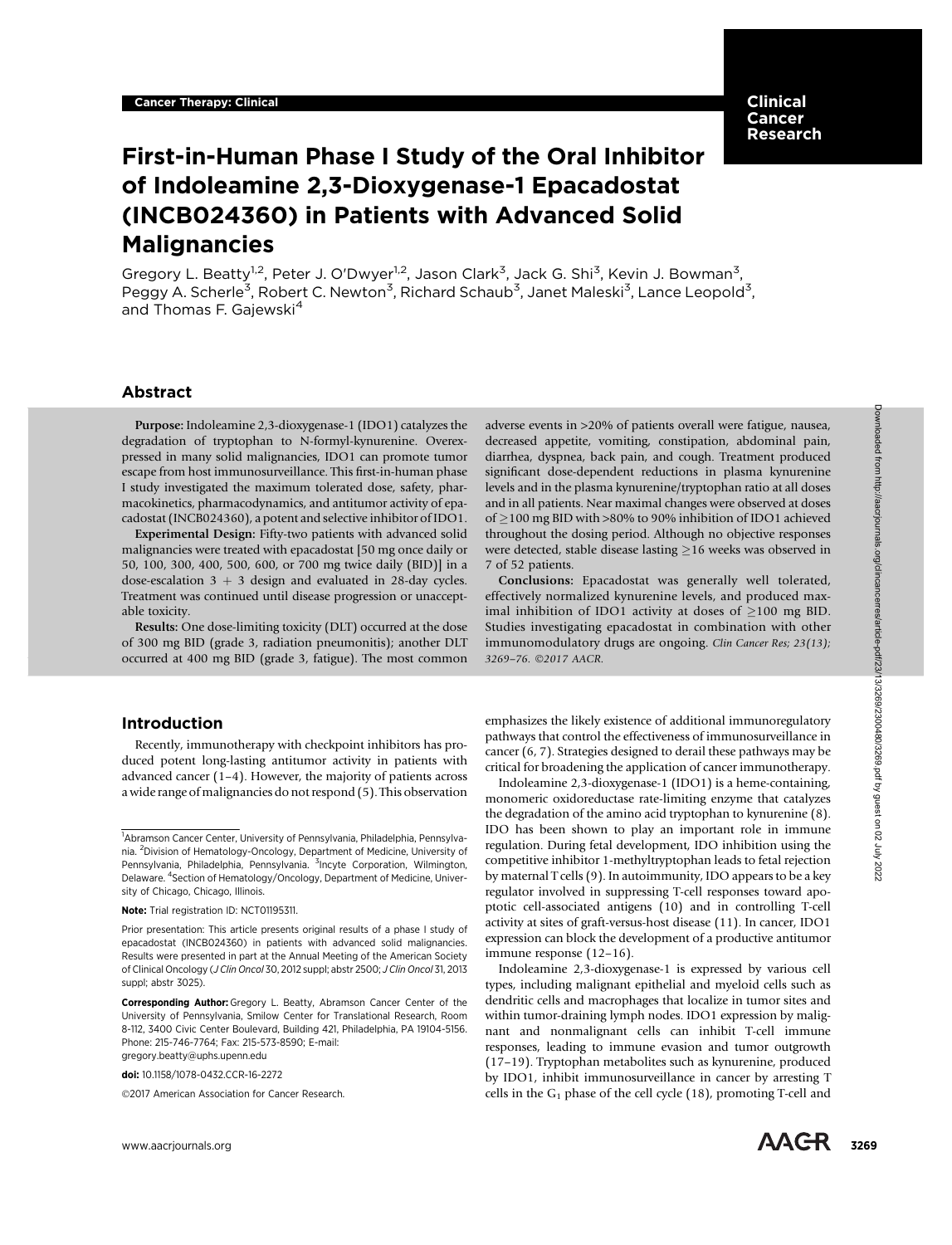# Translational Relevance

Immunotherapy has emerged as a promising treatment option for advanced cancer; however, many patients do not receive adequate benefit, possibly because of immune checkpoint pathway redundancies. Here, we report results of a firstin-human study of epacadostat, an oral selective inhibitor of indoleamine 2,3-dioxygenase (IDO1), in patients with treatment-refractory advanced carcinoma. IDO1 is a rate-limiting enzyme that catalyzes the degradation of the amino acid tryptophan to kynurenine and, in doing so, can inhibit antitumor immune activity. In this phase I study, epacadostat was generally well tolerated and was associated with stable disease lasting  $\geq$ 16 weeks in 7 of 52 patients. Reductions in plasma kynurenine levels and the kynurenine/tryptophan ratio were found to be relevant blood-based biomarkers for monitoring IDO1 inhibition in vivo. Our findings support further evaluation of epacadostat in combination with other treatment approaches for improving antitumor immune activity in patients with advanced cancer.

dendritic cell apoptosis, and supporting regulatory T-cell generation (12, 19–22). In addition, tryptophan metabolites have been found to negatively affect natural killer cell function (23, 24).

Indoleamine 2,3-dioxygenase-1 is increased in tumors that are actively infiltrated by effector T cells (13). This enhanced tumor expression of IDO1 is thought to be driven by IFN $\gamma$  (12). In patients with advanced cancer, IDO1 activity is increased with elevated levels of tryptophan metabolites detected in the serum and is associated with a poor prognosis (12, 25–29). Based on these findings, IDO1 inhibition using epacadostat (INCB024360), a selective small-molecule inhibitor of IDO1, was initially evaluated in a mouse model of cancer, where it was found to induce T-cell-dependent antitumor immunity (12). This activity was related to the ability of epacadostat to block regulatory T-cell activity and promote dendritic cell maturation and function. Here, we report on the safety and activity of singleagent epacadostat in patients with advanced solid malignancies. The primary objective was to define the safety, tolerability, and maximum tolerated dose (MTD) of epacadostat. Secondary objectives were to evaluate clinical activity, pharmacokinetics (PK), pharmacodynamics, and the effect on blood biomarkers of inflammation.

# Patients and Methods

## Patients

Fifty-two patients with a neoplastic disease that was refractory to currently available therapies or for which no effective treatment was available were enrolled at the Abramson Cancer Center, University of Pennsylvania (Philadelphia, PA), and the University of Chicago (Chicago, IL). Inclusion criteria were age  $\geq$ 18 years, Eastern Cooperative Oncology Group (ECOG) performance status of 0 to 2, life expectancy  $\geq$  12 weeks, and adequate end organ function. Exclusion criteria included receipt of an investigational study drug within 28 days (42 days for monoclonal antibodies) before study entry and prior anticancer medication within 21 days of the first dose of study medication or 6 weeks for mitomycin-C or nitrosoureas. Hormonal treatments were allowed and could be continued, and there were no restrictions on the number of prior lines of therapy. Additional exclusion criteria were active viral hepatitis or other active chronic or acute systemic infection, active autoimmune disorder, receipt of any compound known to be a potent inducer or inhibitor of CYP3A4, prior bone marrow or solid organ transplant, receipt of serotonin reuptake inhibitor within 3 weeks before study entry, major surgery within 4 weeks of study entry, active cardiovascular disease, history of gastrointestinal condition causing malabsorption or obstruction, history of brain metastases or spinal cord compression, and active infection. All patients provided written informed consent. The study was approved by the institutional review boards of the participating institutions.

# Study design and treatment

This was an open-label, multicenter, phase I dose-escalation study using a  $3 + 3$  design. The primary objective was to determine safety, tolerability, and MTD of epacadostat. Secondary objectives were to characterize PK, pharmacodynamics, biomarkers, and tumor response rates.

Epacadostat was supplied by Incyte Corporation (Wilmington, DE; 25-, 100-, and 300-mg tablets) and was administered orally once or twice daily after a 2-hour fast [50 mg once daily or 50, 100, 300, 400, 500, 600, or 700 mg twice daily (BID)] in 28-day cycles. The predetermined doses of 50, 100, and 300 mg BID were predicted based on preclinical studies to achieve 50%, 75%, and 90% inhibitory concentrations (IC<sub>50</sub>, IC<sub>75</sub>, and IC<sub>90</sub>) of IDO1 at trough serum levels in humans. The starting dose of 50 mg daily was proposed to minimize risk while still providing some inhibitory effect. Patients were instructed to fast for an additional hour following dosing. Additionally, the food effect of a standardized high-fat meal on steady-state PK was evaluated for the epacadostat 600 mg BID group on cycle 2, day 1. Patients continued treatment until disease progression or unacceptable toxicity.

#### Safety and efficacy assessments

All patients who received at least 1 dose of epacadostat were evaluated for safety and efficacy. Safety assessments included the incidence of all adverse events (AE), irrespective of relationship to study drug, according to the National Cancer Institute Common Terminology Criteria for Adverse Events, version 4.0, and the incidence of patients experiencing dose modifications and/or premature discontinuation of study drug. AEs were monitored at screening; on days 1, 8, 15, and 22 during cycle 1; and on days 1 and 15 for all subsequent cycles. A dose-limiting toxicity (DLT) was defined as a treatment-related grade  $\geq$  4 hematologic toxicity of any duration except for grade 4 neutropenia without fever lasting less than 7 days or any grade  $\geq$ 3 nonhematologic toxicity that occurred during the first 28 days of treatment (cycle 1). The MTD was estimated as the dose level below that at which one third or more patients in a group (minimum 6) experienced DLTs related to treatment with epacadostat. Tumor response was assessed by computed tomography at baseline and every 8 weeks according to Response Evaluation Criteria in Solid Tumors, version 1.1.

## Pharmacokinetics assessment

Plasma samples were collected on days 1 and 15 (steady state) of cycle 1 before dosing and at defined time points after dosing. Samples were analyzed for epacadostat by a validated liquid chromatography with tandem mass spectrometry (LC/MS/MS)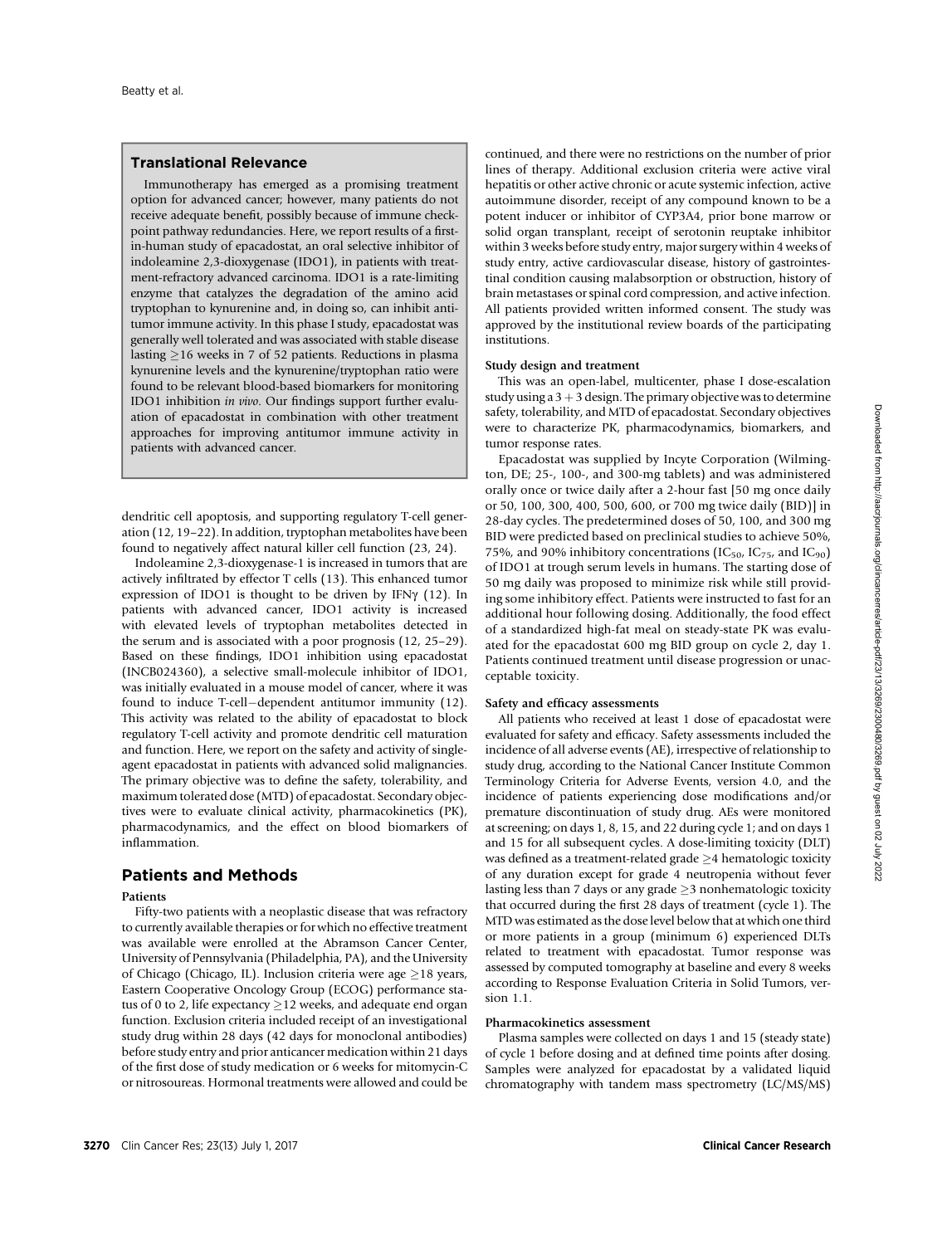assay, with a lower limit of quantitation of 2 nmol/L (30). Noncompartmental PK analysis was performed using Phoenix WinNonlin (Certara USA, Inc.). Where available, the actual sample collection times were used for PK analysis. For a small number of samples for which actual collection times were not recorded, the scheduled collection times were used instead.

## Pharmacodynamic assessments

Plasma levels of tryptophan and kynurenine at different time points were evaluated by LC/MS/MS. In addition, whole blood samples, collected at times correlating with PK assessments, were evaluated for IDO1 inhibition by stimulating the blood with IFNg (100 ng/mL) and lipopolysaccharide (LPS; 100 ng/mL) for 18 hours and then analyzing the plasma from the samples for tryptophan and kynurenine levels by LC/MS/MS as previously described (30). For each patient, the percentage inhibition of IDO1, as determined by the decrease in kynurenine levels, was calculated by comparing predose values with values obtained at different times after dosing.

Changes in the plasma levels of proteins related to immunity or inflammation were monitored using Evidence Investigator Biochip Array technology, a custom-designed multiplex biochip array based on sandwich chemiluminescent immunoassays (Randox Laboratories).

## Statistical analysis

Descriptive statistical analyses were used to evaluate all applicable outcomes.

# Results

#### Patient characteristics

Fifty-two patients with advanced solid malignancies were enrolled (Table 1). The predominant tumor sites were colorectal  $(n = 29, 55.8\%)$  and melanoma  $(n = 6, 11.5\%)$ , and the most frequently reported locations of metastatic disease were lung, liver, and lymph nodes. Each patient had received at least 1 prior treatment for metastatic disease before study entry, and all patients except 1 had ECOG performance status of 0 or 1.

#### Dose-limiting toxicities

Two patients experienced DLTs: grade 3 radiation pneumonitis and grade 3 fatigue occurred in 1 patient each at the 300- and 400 mg BID dose levels, respectively. In light of the projection from preclinical animal modeling data (30) that all BID doses administered during dose escalation (50–700 mg) would be efficacious, no other DLT occurred with dosing up to 700 mg BID; thus, the MTD was not established for epacadostat.

#### Safety and tolerability

The median (range) duration of epacadostat exposure was 51.5 (7–284) days with a median (range) total daily dose of 800 (43.2– 1400) mg. Irrespective of association with therapy, the most common AEs (all grades) occurring throughout the study period were fatigue (69.2%), nausea (65.4%), decreased appetite (53.8%), and vomiting (42.3%; Table 2). These AEs were managed by investigators using routine supportive care measures. Seven patients (13.5%) discontinued therapy because of AEs (50 mg once daily,  $n = 1$ ; 100 mg BID,  $n = 1$ ; 300 mg BID,  $n = 2$ ; 400 mg BID,  $n = 3$ ), including pain, hepatic infection, pneumonia, radiation recall pneumonitis (DLT), fatigue (DLT), dyspnea and hypoxia, and nausea and vomiting. Only radiation

|                                        | <b>Total</b> |
|----------------------------------------|--------------|
| <b>Characteristic</b>                  | $(N = 52)$   |
| Age, y                                 |              |
| Median                                 | 59.5         |
| Min, max                               | 38.0, 78.0   |
| ≤65 y, n (%)                           | 36 (69.2)    |
| Gender, n (%)                          |              |
| Male                                   | 31 (59.6)    |
| Female                                 | 21(40.4)     |
| Race, $n$ $%$                          |              |
| White                                  | 45 (86.5)    |
| Black/African American                 | 4(7.7)       |
| Asian                                  | 2(3.8)       |
| Native Hawaiian/Other Pacific Islander | 1(1.9)       |
| ECOG status, $n$ $%$                   |              |
| 0                                      | 20 (38.5)    |
| 1                                      | 31 (59.6)    |
| $\overline{2}$                         | 1(1.9)       |
| Tumor site, n (%)                      |              |
| Colorectal                             | 29 (55.8)    |
| Melanoma                               | 6(11.5)      |
| Renal cell carcinoma                   | 3(5.8)       |
| Other                                  | 14 (26.9)    |
| Locally advanced disease, n (%)        |              |
| Yes                                    | 33 (63.5)    |
| <b>No</b>                              | 19 (36.5)    |
| Locations of metastatic disease, n (%) |              |
| Lung                                   | 38 (73.1)    |
| Liver                                  | 30 (57.7)    |
| Lymph nodes                            | 27 (51.9)    |
| Bone                                   | 6(11.5)      |
| Ascites                                | 3(5.8)       |
| Skin or subcutaneous tissue            | 2(3.8)       |
| Pancreas                               | 1(1.9)       |
| Pleural effusion                       | 1(1.9)       |
| Other <sup>a</sup>                     | 22 (42.3)    |

Abbreviation: ECOG, Eastern Cooperative Oncology Group.

<sup>a</sup>Includes lesions detected in or invading the spleen, adrenals, abdominal wall, ovary, peritoneum, kidney, small bowel, mesentery, bladder, chest wall, mediastinum, pleura, pelvis, uterus, and ureters.

pneumonitis and fatigue were considered DLTs and possibly related, but these dose levels were expanded and determined to not exceed the MTD. Liver enzymes were monitored closely throughout treatment in all patients. No grade 4 elevations were observed in aspartate aminotransferase (AST) or alanine aminotransferase (ALT) levels. Grade 3 AST/ALT elevation was observed in 1 patient but was attributed to biliary duct obstruction consistent with progressive disease. A second patient also experienced grade 3 AST/ALT elevations, but this was determined to be most likely related to acetaminophen ingestion over the maximum recommended daily dose for tumor fevers.

#### Pharmacokinetics

Following oral dose administration in the fasted state, the PK of epacadostat was characterized by a time of maximum observed concentration at approximately 2 hours and a biphasic disposition with an apparent terminal-phase disposition half-life of 2.9 hours, which appeared to be dose-independent. Systemic accumulation following BID dosing increased mean epacadostat maximum observed concentration  $(C_{\text{max}})$  and area under the concentration versus time curve over 1 steady-state dosing interval ( $AUC_{0-\tau}$ ) by 16% and 33%, respectively, suggesting a relatively longer effective half-life of 4 to 6 hours. Increases in epacadostat  $C_{\text{max}}$  and  $\text{AUC}_{0-\tau}$  were slightly less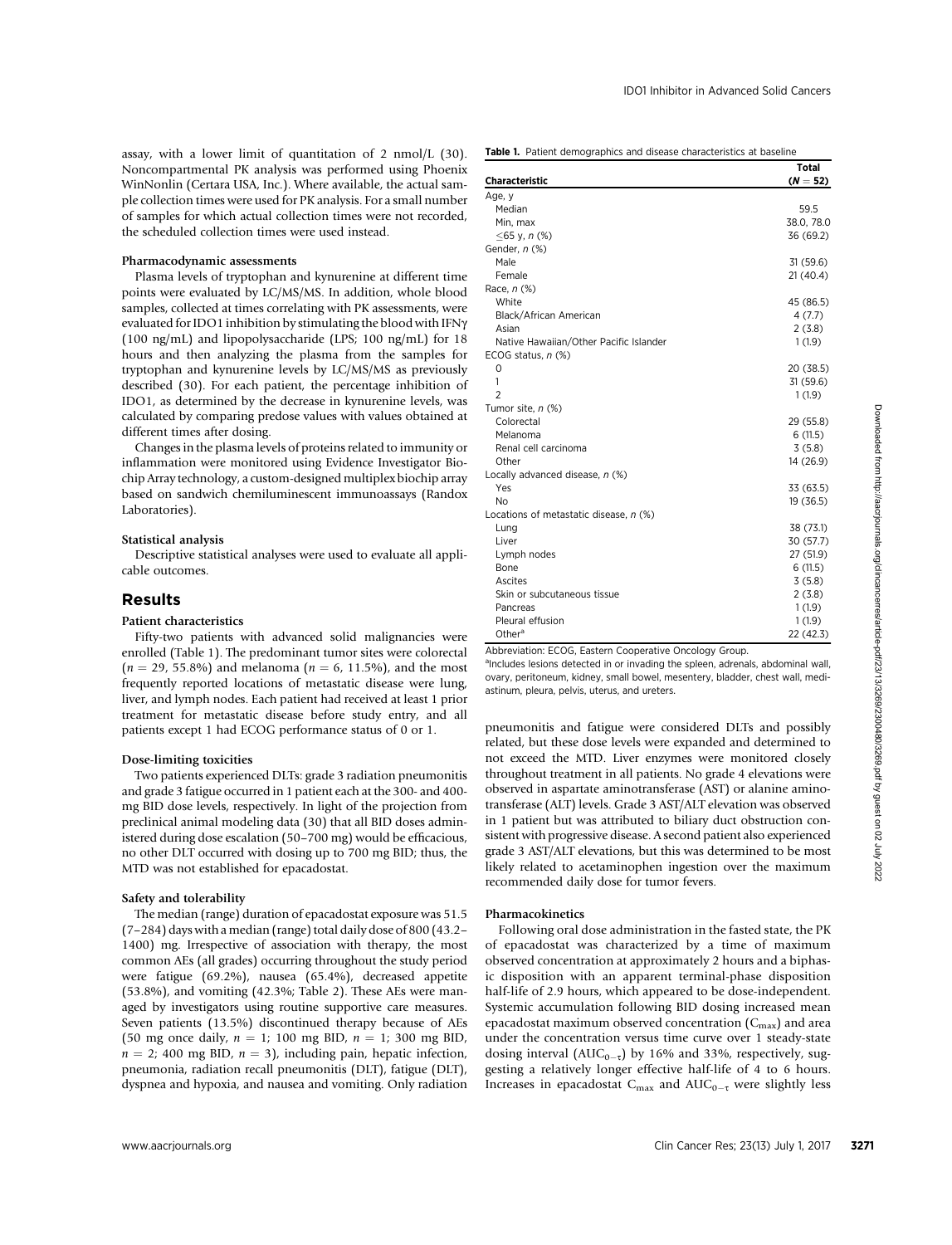|  |  | Table 2. Treatment-emergent adverse events |  |  |
|--|--|--------------------------------------------|--|--|
|--|--|--------------------------------------------|--|--|

|                                              | 50 mg               | 50 mg      | 100 mg      | 300 mg      | 400 mg     | 500 mg      | 600 mg     | 700 mg      |              |
|----------------------------------------------|---------------------|------------|-------------|-------------|------------|-------------|------------|-------------|--------------|
|                                              | QD                  | <b>BID</b> | <b>BID</b>  | <b>BID</b>  | <b>BID</b> | <b>BID</b>  | <b>BID</b> | <b>BID</b>  | <b>Total</b> |
| AE, $n$ (%)                                  | $(n = 3)$           | $(n = 4)$  | $(n = 5)$   | $(n = 6)$   | $(n = 11)$ | $(n = 5)$   | $(n = 14)$ | $(n = 4)$   | $(N = 52)$   |
| All-grade AEs in ≥10% of patients            |                     |            |             |             |            |             |            |             |              |
| Fatigue                                      | 2(66.7)             | 2(50.0)    | 4(80.0)     | 3(50.0)     | 10(90.9)   | 5(100.0)    | 8(57.1)    | 2(50.0)     | 36 (69.2)    |
| Nausea                                       | 3(100.0)            | 4(100.0)   | 3(60.0)     | 4(66.7)     | 5(45.5)    | 4(80.0)     | 8(57.1)    | 3(75.0)     | 34 (65.4)    |
| Decreased appetite                           | $\mathbf 0$         | 2(50.0)    | 1(20.0)     | 3(50.0)     | 7(63.6)    | 4(80.0)     | 8(57.1)    | 3(75.0)     | 28 (53.8)    |
| Vomiting                                     | 2(66.7)             | 2(50.0)    | $\mathbf 0$ | 3(50.0)     | 3(27.3)    | 2(40.0)     | 8(57.1)    | 2(50.0)     | 22 (42.3)    |
| Constipation                                 | 1(33.3)             | 2(50.0)    | 1(20.0)     | 4(66.7)     | 2(18.2)    | 0           | 6(42.9)    | 3(75.0)     | 19 (36.5)    |
| Abdominal pain                               | 1(33.3)             | 1(25.0)    | $\mathbf 0$ | 2(33.3)     | 5(45.5)    | 1(20.0)     | 4(28.6)    | 1(25.0)     | 15 (28.8)    |
| Diarrhea                                     | 1(33.3)             | 2(50.0)    | 1(20.0)     | 1(16.7)     | 4(36.4)    | 1(20.0)     | 3(21.4)    | 1(25.0)     | 14 (26.9)    |
| Back pain                                    | 1(33.3)             | 0          | $\mathbf 0$ | 3(50.0)     | 3(27.3)    | 0           | 4(28.6)    | 2(50.0)     | 13 (25.0)    |
| Dyspnea                                      | 1(33.3)             | 1(25.0)    | 1(20.0)     | 1(16.7)     | 2(18.2)    | 1(20.0)     | 5(35.7)    | 1(25.0)     | 13 (25.0)    |
| Cough                                        | 1(33.3)             | $\Omega$   | 2(40.0)     | 2(33.3)     | 1(9.1)     | 2(40.0)     | 3(21.4)    | 0           | 11(21.2)     |
| Hypokalemia                                  | $\circ$             | 2(50.0)    | 2(40.0)     | 1(16.7)     | 2(18.2)    | 0           | 2(14.3)    | 1(25.0)     | 10(19.2)     |
| Weight decreased                             | 2(66.7)             | $\Omega$   | 1(20.0)     | 1(16.7)     | 3(27.3)    | $\Omega$    | 2(14.3)    | 1(25.0)     | 10 (19.2)    |
| Pain                                         | 1(33.3)             | 1(25.0)    | $\mathbf 0$ | 1(16.7)     | 1(9.1)     | 2(40.0)     | 1(7.1)     | 2(50.0)     | 9(17.3)      |
| Pyrexia                                      | 1(33.3)             | 1(25.0)    | $\mathbf 0$ | 1(16.7)     | 3(27.3)    | 0           | 2(14.3)    | 0           | 8(15.4)      |
| Dehydration                                  | $\Omega$            | 1(25.0)    | 0           | 1(16.7)     | 3(27.3)    | 0           | 2(14.3)    | $\mathbf 0$ | 7(13.5)      |
| <b>Dizziness</b>                             | 1(33.3)             | 0          | $\Omega$    | $\mathbf 0$ | 1(9.1)     | $\mathbf 0$ | 2(14.3)    | 2(50.0)     | 6(11.5)      |
| Dysgeusia                                    | $\Omega$            | $\Omega$   | 1(20.0)     | 1(16.7)     | 1(9.1)     | 0           | 2(14.3)    | 1(25.0)     | 6(11.5)      |
| Grade 3 or 4 AEs occurring in $>$ 2 patients |                     |            |             |             |            |             |            |             |              |
| Fatigue                                      | 0                   | 0          | 0           | 0           | 1(9.1)     | 1(20.0)     | 3(21.4)    | 1(25.0)     | 6(11.5)      |
| Abdominal pain                               | $\mathsf{O}\xspace$ | 1(25.0)    | $\Omega$    | 0           | 3(27.3)    | 0           | 1(7.1)     | $\mathbf 0$ | 5(9.6)       |
| Hypokalemia                                  | $\circ$             | 1(25.0)    | 1(20.0)     | $\circ$     | 1(9.1)     | 0           | 1(7.1)     | 1(25.0)     | 5(9.6)       |
| Nausea                                       | $\circ$             | 1(25.0)    | $\mathbf 0$ | 1(16.7)     | 1(9.1)     | 0           | 2(14.3)    | $\mathbf 0$ | 5(9.6)       |
| Dehydration                                  | $\circ$             | 1(25.0)    | 0           | 1(16.7)     | 1(9.1)     | 0           | $\circ$    | $\mathbf 0$ | 3(5.8)       |
| Dyspnea                                      | $\mathbf 0$         | 0          | $\mathbf 0$ | 0           | 1(9.1)     | $\mathbf 0$ | 2(14.3)    | $\mathbf 0$ | 3(5.8)       |
| Hypotension                                  | $\mathbf 0$         | $\Omega$   | 1(20.0)     | 1(16.7)     | 1(9.1)     | $\mathbf 0$ | 0          | $\mathbf 0$ | 3(5.8)       |
| Vomiting                                     | $\mathbf 0$         | 1(25.0)    | $\circ$     | $\mathbf 0$ | 1(9.1)     | $\mathbf 0$ | 1(7.1)     | $\mathbf 0$ | 3(5.8)       |
| ALT increased                                | $\mathbf 0$         | 1(25.0)    | $\Omega$    | 0           | 0          | $\mathbf 0$ | 1(7.1)     | 0           | 2(3.8)       |
| Anemia                                       | $\mathbf 0$         | 0          | 1(20.0)     | $\mathbf 0$ | 1(9.1)     | 0           | 0          | $\mathbf 0$ | 2(3.8)       |
| Back pain                                    | $\Omega$            | 0          | $\mathbf 0$ | 0           | 1(9.1)     | 0           | 1(7.1)     | $\mathbf 0$ | 2(3.8)       |
| <b>Bacterial infection</b>                   | $\mathbf 0$         | $\Omega$   | $\mathbf 0$ | $\mathbf 0$ | 0          | $\mathbf 0$ | 2(14.3)    | $\mathbf 0$ | 2(3.8)       |
| Hyponatremia                                 | $\Omega$            | $\Omega$   | $\Omega$    | $\Omega$    | $\Omega$   | $\mathbf 0$ | 2(14.3)    | $\mathbf 0$ | 2(3.8)       |
| Pneumonia                                    | $\Omega$            | $\Omega$   | $\mathbf 0$ | 1(16.7)     | 0          | 0           | 1(7.1)     | $\mathbf 0$ | 2(3.8)       |
| Small intestinal obstruction                 | 0                   | 2(50.0)    | $\mathbf 0$ | $\circ$     | 0          | 0           | $\circ$    | $\mathbf 0$ | 2(3.8)       |

Abbreviations: AE, adverse event; ALT, alanine aminotransferase; BID, twice daily; QD, once daily.

than proportional to dose within the range of 50 to 700 mg BID. Moderate intersubject variability was observed for epacadostat plasma exposures (Table 3). Administration of a high-fat meal with epacadostat 600 mg BID decreased the geometric mean  $C_{\rm max}$  by approximately 10% and increased the geometric mean area under the curve from 0 to 12 hours ( $AUC_{0-12h}$ ) by 22%. The 90% CIs of the geometric mean ratio point estimates for  $C_{\text{max}}$  and  $\text{AUC}_{0-12h}$  were 0.645 to 1.25 and 0.952 to 1.57, respectively, both including the value of 1 and indicating that the effect on epacadostat plasma exposures from a high-fat meal was not statistically significant.

#### Pharmacodynamics

Treatment with epacadostat did not produce any significant changes in plasma proteins related to immune function, including IL-4, IL-10, IL12, CCL22 (macrophage-derived chemokine), or CCL5 (RANTES). In addition, no changes were observed with treatment in plasma proteins related to inflammation, including C-reactive protein, intercellular adhesion molecule 1, IL-6, tumor necrosis factor (TNF)- $\alpha$ , TNF receptor 2, and vascular cell adhesion protein 1.

In the published literature, kynurenine levels are generally elevated in patients with cancer (12), suggesting activation of the

Table 3. Summary of epacadostat steady-state (day 15) pharmacokinetic parameters

|                         | Mean $\pm$ SD                  |                                |                |                                             |  |  |
|-------------------------|--------------------------------|--------------------------------|----------------|---------------------------------------------|--|--|
| Dose group              | $C_{\text{max}}$ , $\mu$ mol/L | $t_{\rm max}$ , h <sup>a</sup> | $t_{1/2}$ , h  | AUC <sub>0-7</sub> , $\mu$ mol/L $\times$ h |  |  |
| 50 mg QD $(n = 3)$      | $0.396 \pm 0.172$              | $2.0(1.0-4.0)$                 | $2.4 \pm 0.26$ | $1.58 \pm 0.31$                             |  |  |
| 50 mg BID ( $n = 4$ )   | $0.742 \pm 0.212$              | $2.0(1.0-3.9)$                 | $2.4 \pm 0.56$ | $3.05 \pm 1.36$                             |  |  |
| 100 mg BID $(n = 5)$    | 1.23 $\pm$ 0.348 $^{\circ}$    | $2.0(1.0-2.2)$                 | $3.3 \pm 0.75$ | $5.77 \pm 2.34$                             |  |  |
| 300 mg BID $(n = 5)$    | $2.48 \pm 0.515$               | $2.0(1.0-2.0)$                 | $3.9 + 2.1$    | $9.78 + 0.86$                               |  |  |
| 400 mg BID $(n = 8)$    | $4.39 \pm 2.02$                | $2.0(1.0-6.0)$                 | $2.7 \pm 0.62$ | $19.6 \pm 7.43$                             |  |  |
| 500 mg BID ( $n = 5$ )  | $4.82 \pm 2.26$                | $2.0(2.0-2.4)$                 | $2.4 \pm 0.37$ | $20.6 \pm 6.82$                             |  |  |
| 600 mg BID ( $n = 12$ ) | $4.82 \pm 2.16$                | $2.0(1.0-2.1)$                 | $3.3 \pm 0.97$ | $22.9 \pm 10.0$                             |  |  |
| 700 mg BID $(n = 4)$    | $6.23 \pm 2.09$                | $3.0(2.0-4.5)$                 | $3.0 \pm 1.2$  | $35.8 \pm 15.5$                             |  |  |

Abbreviations:  $AUC_{0-x}$  area under the concentration versus time curve over 1 steady-state dosing interval; BID, twice daily; C<sub>max</sub>, maximum observed concentration; QD, once daily;  $t_{1/2}$ , half-life;  $t_{max}$ , time of maximum observed concentration.

 $a_{\text{max}}$  is reported as median (range).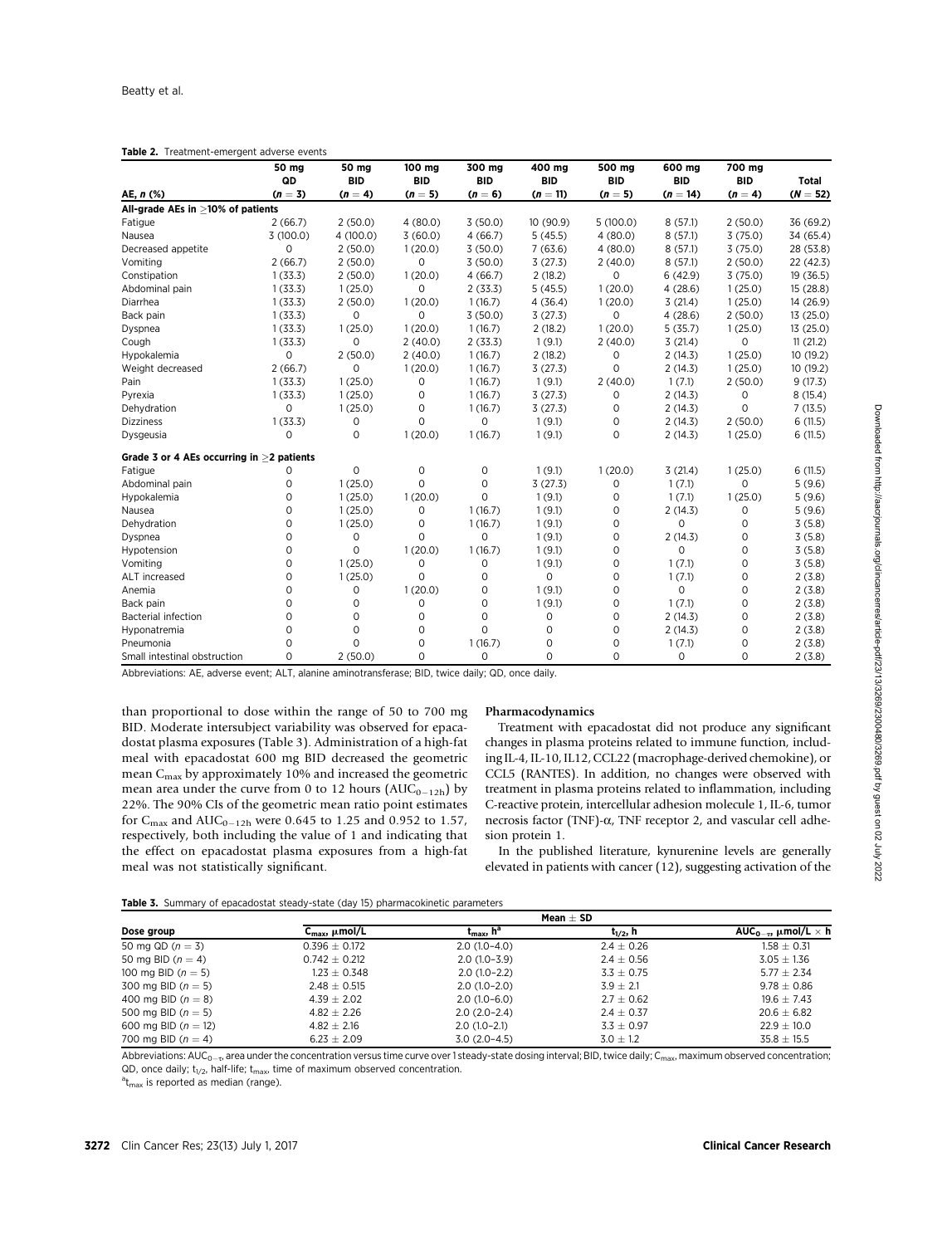

## Figure 1.

Pharmacodynamic effects of epacadostat BID dosing in vivo. A, Kyn levels by dose group at baseline and day 15. The dashed line represents the median Kyn value observed in normal, healthy volunteers (1,499 nmol/L). B, Percentage decrease in Kyn levels from baseline by dose. C, Average Kyn inhibition over time by dose on day 15 (relative to day 1) following IDO1 induction with IFNy and LPS. Time 0 represents the trough levels before the next dose of epacadostat treatment. D, Epacadostat plasma concentrations relative to percentage Kyn inhibition. BID, twice daily; IDO1, indoleamine 2,3-dioxygenase-1; IFNy, interferon gamma; Kyn, kynurenine; LPS, lipopolysaccharide.

IDO1 pathway. Treatment with epacadostat reduced plasma kynurenine levels by 2 hours (data not shown) and, at doses  $\geq$ 100 mg BID, was shown to reduce kynurenine levels to within the range observed in normal, healthy volunteers (median value of healthy subjects, 1499 nmol/L; Fig. 1A). In patients treated with epacadostat, plasma kynurenine levels were found to decrease at all doses, with near maximal inhibition achieved at doses  $\geq$ 100 mg BID (Fig. 1B). Similar findings were also observed for kynurenine to tryptophan ratios (data not shown).

Basal kynurenine levels in the plasma can be influenced by both IDO1 and tryptophan 2,3-dioxygenase (TDO), a liver enzyme that controls dietary tryptophan catabolism (31). To determine the ability of epacadostat to inhibit IDO1 activity in vivo and minimize the TDO component, whole blood was stimulated for 18 hours with IFN $\gamma$  and LPS to induce IDO1 expression and then assayed for kynurenine levels. Within 2 hours of dosing, a rapid onset of IDO1 inhibition was seen with >90% inhibition achieved at all dose levels. Maximal inhibition at trough was observed at doses  $\geq$ 100 mg BID (Fig. 1C). The 90% inhibitory concentration was achievable at plasma concentrations greater than 500 nmol/L (Fig. 1D), which is consistent with the in vitro potency of epacadostat (12).

# **Efficacy**

The overall objective response rates are summarized in Table 4. Stable disease, seen in 18 patients (34.6%), was the best overall response. Eleven patients (21.2%), including 2 melanoma patients who had progressed on ipilimumab immunotherapy before study entry, showed prolonged stable disease compared with their last prior therapy (Fig. 2). Stable disease lasting  $\geq$ 16 weeks was seen in 7 patients (13.5%).

Table 4. Best overall tumor response by RECIST, version 1.1

|                     | <b>Total</b> |
|---------------------|--------------|
| n (%)               | $(N = 52)$   |
| Complete response   | O            |
| Partial response    | 0            |
| Stable disease      | 18 (34.6)    |
| Progressive disease | 22(42.3)     |
| Not evaluable       | 12(23.1)     |

Abbreviation: RECIST, Response Evaluation Criteria in Solid Tumors.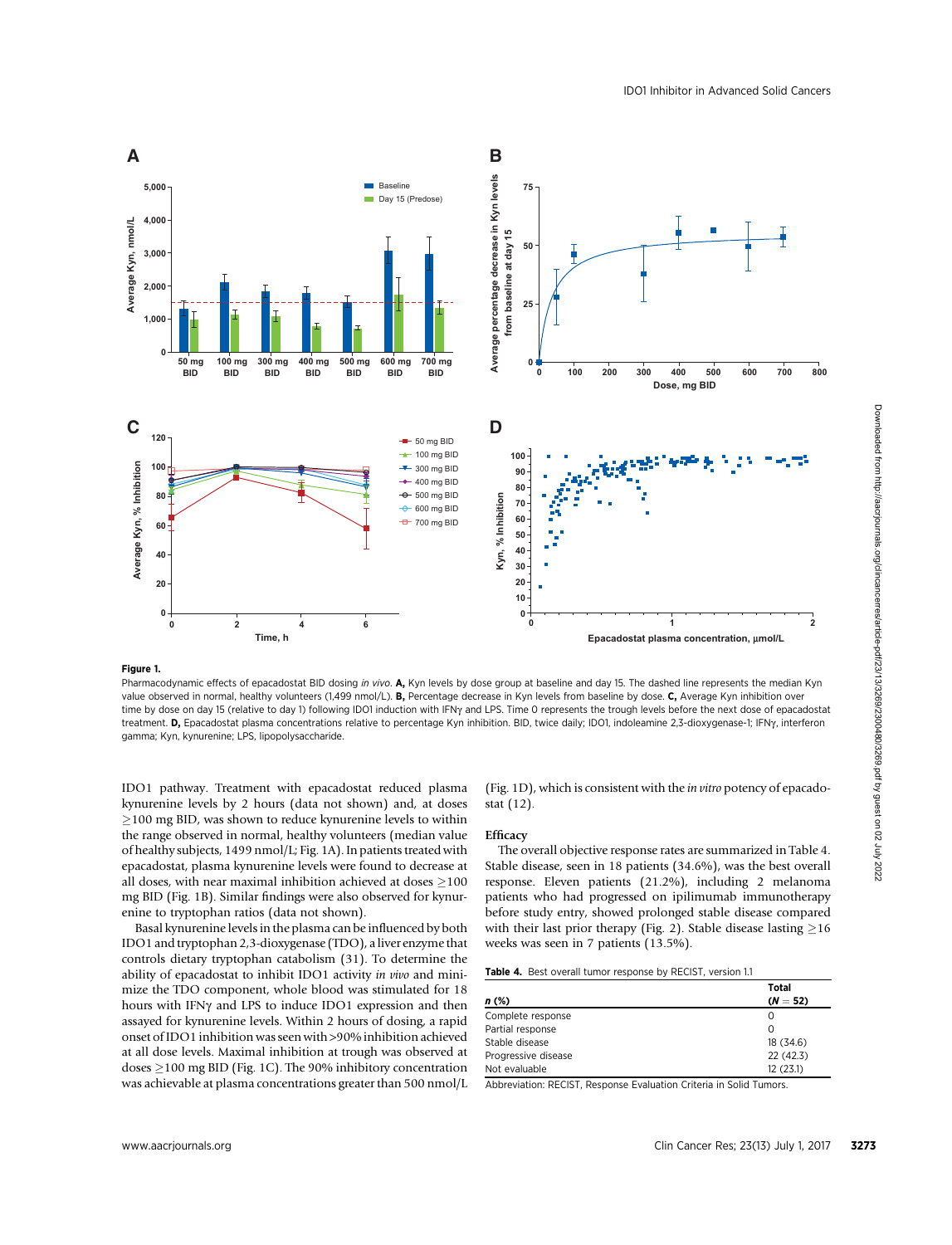![](_page_5_Figure_1.jpeg)

# Figure 2.

Prolonged stable disease compared with last prior therapy was achieved in a subset of patients ( $n = 11$ ). Two patients with melanoma refractory to ipilimumab achieved stable disease with epacadostat. The dashed line represents at least 16 weeks (112 days) on epacadostat therapy.

# Discussion

A key hallmark of cancer is the capacity of malignant cells to evade immune elimination. This premise is supported by the impressive responses and long-term disease remissions achieved in some patients through the disruption of important immunoregulatory pathways (i.e., PD-1/PD-L1 and CTLA-4) involved in limiting the antitumor potential of the adaptive immune system (32). However, because responses are observed in only a fraction of patients and treatment responses are sometimes transient, additional strategies to reverse elements of immune suppression imposed by cancer are needed (5). IDO1 is a key enzyme involved in immunoregulation that is overexpressed in the majority of cancers (33). In this study, we conducted a first-in-human investigation of epacadostat, a novel and selective small-molecule inhibitor of IDO1, to assess safety, MTD, and biological correlatives.

Epacadostat was generally well tolerated at doses of up to 700 mg BID and can be administered without regard to food. Typical immune-related AEs, such as colitis, pneumonitis, rash, and liver chemistry test abnormalities, now recognized as complications of therapy with checkpoint inhibitors, were uncommon in this study. Because IDO1 expression may be limited to sites of inflammation (including tumor inflammation), IDO1 inhibition with epacadostat was predicted to be well tolerated. This was confirmed in preclinical toxicology studies and in this first-in-human study. An MTD was not reached even at dose levels capable of suppressing >90% of IDO1 activity in vivo. Based on PK and pharmacodynamic data achieving predetermined goals related to target inhibition and available tablet strengths, 300 mg BID was selected as the recommended phase II monotherapy dose to provide an exposure to epacadostat that would inhibit >90% of IDO1 activity despite variation in PK among individuals. It should be noted, however, that maximal efficacy as monotherapy in preclinical models is seen with continued coverage above the  $IC_{50}$ , suggesting that the 50-mg BID dose would also provide significant target inhibition and could be considered to be an active dose in future clinical studies (30).

The tumor microenvironment (TME) is characterized by multiple mechanisms of evasion from immune surveillance. For example, within the TME, the immune responses elicited by PD-L1 blockade might be limited by additional upregulation of IDO1 (34). Likewise, targeting IDO1 inhibition alone may be insufficient for an antitumor effect in humans because of the continued presence of immune blockade through PD-L1. This is consistent with our findings with single-agent epacadostat in this study, in which the best overall response was stable disease. In addition, the majority of patients in this study had chemotherapyrefractory colorectal cancer, a malignancy that has demonstrated marked resistance to immunotherapy, with the exception of a subset of patients with microsatellite instability who have recently been found to be responsive to PD-1 blockade (35). Nonetheless, the prolonged disease stabilization seen in some patients is encouraging.

Strategies to inhibit IDO1 are currently being evaluated in combination with vaccines (NCT02166905 and NCT01961115), cellular therapy (NCT02118285), and checkpoint inhibitors (NCT02178722, NCT02327078, NCT02318277, and NCT02298153). In preclinical models, single-agent IDO1 inhibition was found to only slow tumor outgrowth, whereas in combination with chemotherapy or additional immune checkpoint inhibitors (e.g., CTLA-4 blockade), tumor regressions were observed (12, 15, 16, 34). Preliminary results from a phase I study of daily oral epacadostat plus the immune checkpoint inhibitor pembrolizumab (200 mg intravenous every 3 weeks) in patients with treatment-naïve advanced melanoma  $(n = 19)$  have shown favorable objective response rates (58%), with complete responses seen in 26% of patients receiving combination therapy (36). Responses were observed in all dose cohorts receiving  $\geq$  50 mg BID and in 5 of 6 patients receiving  $\geq$  100 mg BID epacadostat (36, 37). These results informed the decision to use epacadostat 100 mg BID as the recommended phase II dose for use in combination with pembrolizumab (37). In a prior phase I study in patients with unresectable metastatic melanoma, oral epacadostat in combination with intravenous ipilimumab (38) produced an overall response rate of 31.3% for patients who were immunotherapy naïve. Together, these data suggest the potential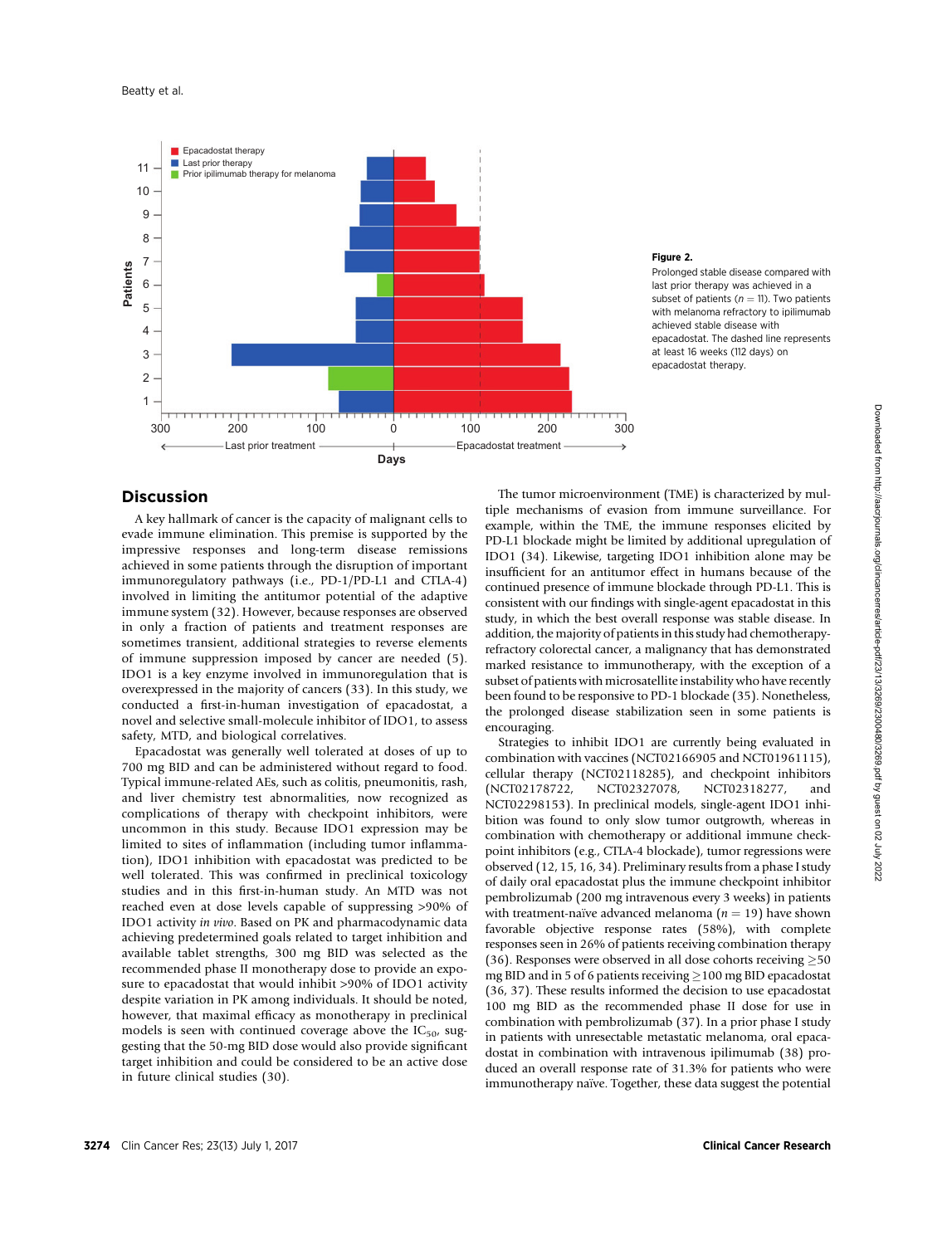of epacadostat to combine with immune checkpoint inhibitors to stimulate antitumor activity.

Biomarkers that aid in assessing target inhibition of IDO1 and in selecting patients who are most likely to achieve benefit from immunotherapy are critical to the development of immunomodulatory drugs. In this study, kynurenine metabolite formation from tryptophan was used as a biomarker of IDO1 inhibition by epacadostat. All patients responded to epacadostat with a decrease in tryptophan metabolism, which has been found to be increased in many human malignancies (12). Thus, kynurenine metabolite formation is an effective biomarker for confirmation of target inhibition, but its usefulness for patient selection remains unclear. However, even at doses that resulted in effective IDO1 inhibition, we did not detect significant changes in plasma biomarkers of inflammation and immune function. This finding would be consistent with a role for IDO1 in regulating antitumor immune activity locally within tumor tissues and secondary lymphoid organs. In this regard, it is possible that IDO1 overexpression within the TME could serve as a potential biomarker, as can be seen in colorectal cancer patients with mismatch repair deficiency (39) or in patients with a robust T-cell infiltration (13, 34). Therefore, patients who demonstrate T-cell infiltrates but resistance to immune checkpoint inhibitors may be a particularly relevant population for receiving IDO1 inhibitors. Ongoing clinical studies are currently evaluating this hypothesis.

In conclusion, the results from this first-in-human study identify a biologically active and highly selective inhibitor of IDO1 that is well tolerated in patients with advanced solid malignancies. Although objective responses were not observed with singleagent epacadostat, potent inhibition of IDO1 was achieved in vivo at tolerable doses. As a result, further investigation of epacadostat in combination with other therapeutics, such as vaccines, cellular therapy, and immune checkpoint inhibitors, is being pursued to maximize the potential therapeutic benefit of targeting IDO1 in cancer. Hence the control is the rest of the respect of the respect of the rest of the rest 23(13) July 1, 2017 32/1333 July 1, 2017 32/1333 July 1, 2017 32/133 July 1, 2017 32/133 July 1, 2017 32/133 July 1, 2017 32/133 July 1,

## Disclosure of Potential Conflicts of Interest

G.L. Beatty and P. J. O'Dwyer report receiving a commercial research grant from Incyte. P.A. Scherle is VP, Preclinical at Incyte Corporation. R.C. Newton is

#### References

- 1. Hodi FS, O'Day SJ, McDermott DF, Weber RW, Sosman JA, Haanen JB, et al. Improved survival with ipilimumab in patients with metastatic melanoma. N Engl J Med 2010;363:711–23.
- 2. Robert C, Long GV, Brady B, Dutriaux C, Maio M, Mortier L, et al. Nivolumab in previously untreated melanoma without BRAF mutation. N Engl J Med 2015;372:320–30.
- 3. Robert C, Thomas L, Bondarenko I, O'Day S, Weber J, Garbe C, et al. Ipilimumab plus dacarbazine for previously untreated metastatic melanoma. N Engl J Med 2011;364:2517–26.
- 4. Schadendorf D, Hodi FS, Robert C, Weber JS, Margolin K, Hamid O, et al. Pooled analysis of long-term survival data from phase II and phase III trials of ipilimumab in unresectable or metastatic melanoma. J Clin Oncol 2015;33:1889–94.
- 5. Kreamer KM.Immune checkpoint blockade: a new paradigm in treating advanced cancer. J Adv Pract Oncol 2014;5:418–31.
- 6. Beatty GL, Gladney WL. Immune escape mechanisms as a guide for cancer immunotherapy. Clin Cancer Res 2015;21:687–92.
- 7. Gajewski TF, Schreiber H, Fu YX. Innate and adaptive immune cells in the tumor microenvironment. Nat Immunol 2013;14:1014–22.
- 8. Mellor AL, Munn DH. IDO expression by dendritic cells: tolerance and tryptophan catabolism. Nat Rev Immunol 2004;4:762–74.

VP, Translational Sciences at Incyte Corporation and has ownership interest (including patents) in Incyte Corporation. L. Leopold is VP, Development at Incyte Corporation, has ownership interest (including patents), and is a stockholder in Incyte Corporation. T.F. Gajewski reports receiving a commercial research grant from Incyte. No potential conflicts of interest were disclosed by the other authors.

## Authors' Contributions

Conception and design: G.L. Beatty, P.J. O'Dwyer, R.C. Newton, L. Leopold Development of methodology: P.J. O'Dwyer, L. Leopold

Acquisition of data (provided animals, acquired and managed patients, provided facilities, etc.): G.L. Beatty, P.J. O'Dwyer, K.J. Bowman, P.A. Scherle, R. Schaub, L. Leopold, T.F. Gajewski

Analysis and interpretation of data (e.g., statistical analysis, biostatistics, computational analysis): G.L. Beatty, P.J. O'Dwyer, J. Clark, J.G. Shi, K.J. Bowman, P.A. Scherle, R.C. Newton, J. Maleski, L. Leopold, T.F. Gajewski

Writing, review, and/or revision of the manuscript: G.L. Beatty, P.J. O'Dwyer, J.G. Shi, K.J. Bowman, P.A. Scherle, R.C. Newton, R. Schaub, L. Leopold, T.F. Gajewski

Administrative, technical, or material support (i.e., reporting or organizing data, constructing databases): J. Maleski, L. Leopold

Study supervision: G.L. Beatty

#### Acknowledgments

The authors thank Kathleen Harlacker and Amy Kramer (Abramson Cancer Center, University of Pennsylvania) and David Geary (University of Chicago) and all of the nurses and data managers from the Abramson Cancer Center and University of Chicago for their outstanding and dedicated patient care and careful data collection. We also thank Xiangdong Liu for assistance with pharmacodynamic assessments and Jill Bowman for study management. Editorial assistance was provided by Complete Healthcare Communications, LLC, an ICON plc company (Chadds Ford, PA) and was funded by Incyte Corporation (Wilmington, DE).

# Grant Support

The clinical trial described in this work was supported by Incyte Corporation, Wilmington, DE. Additional support was provided in part by a Doris Duke Charitable Foundation Clinical Investigator Award (to G.L. Beatty) and by grant number K08 CA138907-02 (to G.L. Beatty).

The costs of publication of this article were defrayed in part by the payment of page charges. This article must therefore be hereby marked *advertisement* in accordance with 18 U.S.C. Section 1734 solely to indicate this fact.

Received September 11, 2016; revised December 16, 2016; accepted December 19, 2016; published OnlineFirst January 4, 2017.

- 9. Munn DH, Zhou M, Attwood JT, Bondarev I, Conway SJ, Marshall B, et al. Prevention of allogeneic fetal rejection by tryptophan catabolism. Science 1998;281:1191–3.
- 10. Ravishankar B, Liu H, Shinde R, Chandler P, Baban B, Tanaka M, et al. Tolerance to apoptotic cells is regulated by indoleamine 2,3-dioxygenase. Proc Natl Acad Sci U S A 2012;109:3909–14.
- 11. Jasperson LK, Bucher C, Panoskaltsis-Mortari A, Taylor PA, Mellor AL, Munn DH, et al. Indoleamine 2,3-dioxygenase is a critical regulator of acute graft-versus-host disease lethality. Blood 2008;111:3257–65.
- 12. Liu X, Shin N, Koblish HK, Yang G, Wang Q, Wang K, et al. Selective inhibition of IDO1 effectively regulates mediators of antitumor immunity. Blood 2010;115:3520–30.
- 13. Spranger S, Spaapen RM, Zha Y, Williams J, Meng Y, Ha TT, et al. Upregulation of PD-L1, IDO, and T<sub>regs</sub> in the melanoma tumor microenvironment is driven by  $CD8<sup>+</sup>$  T cells. Sci Transl Med 2013;5:200ra116.
- 14. Sharma MD, Hou DY, Liu Y, Koni PA, Metz R, Chandler P, et al. Indoleamine 2,3-dioxygenase controls conversion of  $F\alpha p3^+$  Tregs to TH17-like cells in tumor-draining lymph nodes. Blood 2009;113:6102–11.
- 15. Holmgaard RB, Zamarin D, Munn DH, Wolchok JD, Allison JP. Indoleamine 2,3-dioxygenase is a critical resistance mechanism in antitumor T cell immunotherapy targeting CTLA-4. J Exp Med 2013;210:1389–402.